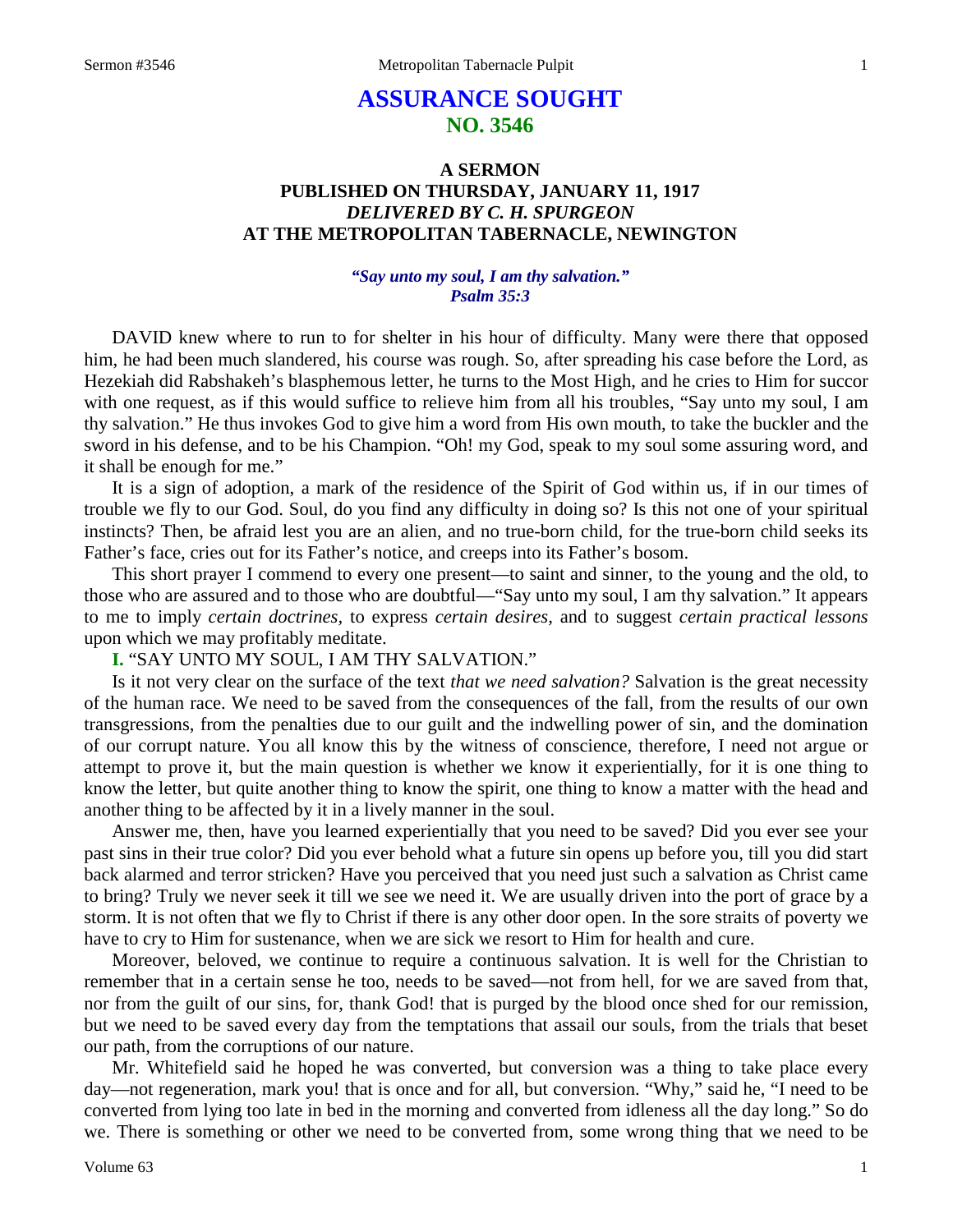saved from, and until we get within the gates of pearl we shall still have need to cry for salvation from some evil that harasses us. Salvation by blood we have got, salvation by the might and power of the Holy Ghost, who is to conquer and to destroy all our dire iniquity and innate depravity, we still need. Do we feel that we need it?

Believer, do you feel that you need it? Beware of getting spiritually rich in yourself. Nothing is so near akin to soul-poverty as this. Beware of thinking that you are increased in goods. You are nigh to bankruptcy when you thus make account of your possessions. I counsel you, therefore, to still bow your knee and cry unto the great Savior, "Lord, save me, or I perish!" That prayer should never be in advance of the most advanced Christian.

Another doctrine lies on the surface of the text. *His own personal salvation should be the matter of a man's highest thoughts and greatest earnestness*. "Say unto my soul, I am thy salvation," should be the uppermost and the uttermost cry of your heart. Ask not the Lord to make you rich, you may well reckon that this would involve too high a position, and too heavy a responsibility, for you to bear with equanimity. Seek not a pinnacle from which you might be in peril of falling. Did you ask to be learned in all the knowledge and languages of the ancients, you might miss the road to heaven, for oftentimes the shepherds are guided to the place where the Holy Child is, while the wise men miss their way, going to Jerusalem instead of Bethlehem.

I will not crave the Lord to give me food for my vanity, or good fortune for my wishes, or aught beside for which my passions yearn, but Lord, give me salvation. This is a boon I must have. It is essential to my instant and my endless welfare. Let not Your servant be put off with any inferior blessing. If You please to keep me poor on a scanty pittance, or bid me toil hard for slender wages, so let it be. Yet deny me not a draught from the upper springs. Give me the heritage of Your chosen. Grant me Your salvation.

Salvation! Oh! salvation. This should be the chief, the insatiable longing of each man's spirit! Alas! for the ignorance and callousness that can trifle with salvation as though it were a matter of no immediate concern. Are you mad enough to imagine that whether you have an interest in Christ or not, is a question that may be solved in a few minutes in a fearful emergency upon a dying bed? Ah! it is not so. Wisdom should urge us, or peril should drive us, to seek shelter from a calamity that would leave us a total wreck. Nothing lies so near to our interest and our happiness—nothing therefore, should press so closely on our hearts as to be in Christ, and be made, through Him, partakers of everlasting life.

Dear hearer, this question, then, I press upon you. Be pleased to answer it. Have you been led by the Spirit of God to see to this your first concern? Are you saved? Or are you anxious to be saved with an anxiety that will not rest or abate? Are you striving and struggling in your heart to find the Savior, without whom you are utterly lost, ruined, and undone? Unless God's Holy Spirit clothe it with power, preaching reaches no farther than the ear. Oh! that He would speak to your souls! With what energy you would then be filled!

A third doctrine is couched in these words. *Salvation, if it be worth the having, must come entirely from the Lord Himself*. "Say unto my soul, I am thy salvation." The eye of the suppliant here is evidently turned to God alone and rightly so, for salvation comes not from the hills, nor from the multitude of the people, not yet from the prowess of individuals. Surely in the Lord alone is the salvation of Israel. Never did salvation spring from the devices of this poor heart. In vain do you seek to obtain it by any religious ceremonies, or by any bodily exercises.

The source and fountain of salvation are only to be found in the eternal purpose of God. In the covenant of God it was resolved, in the wisdom of God it was planned, in the great redemption of God it was effected, and by the Spirit of God it is applied. Jonah went to a strange college to learn this masterpiece of sound theology, that salvation is of the Lord. As for Israel, he could destroy himself, but he could never save himself. In his God he found help, in his God alone. Happy the man that knows this! Thrice happy he who knows it experientially! He will turn his eyes alone to the Lord.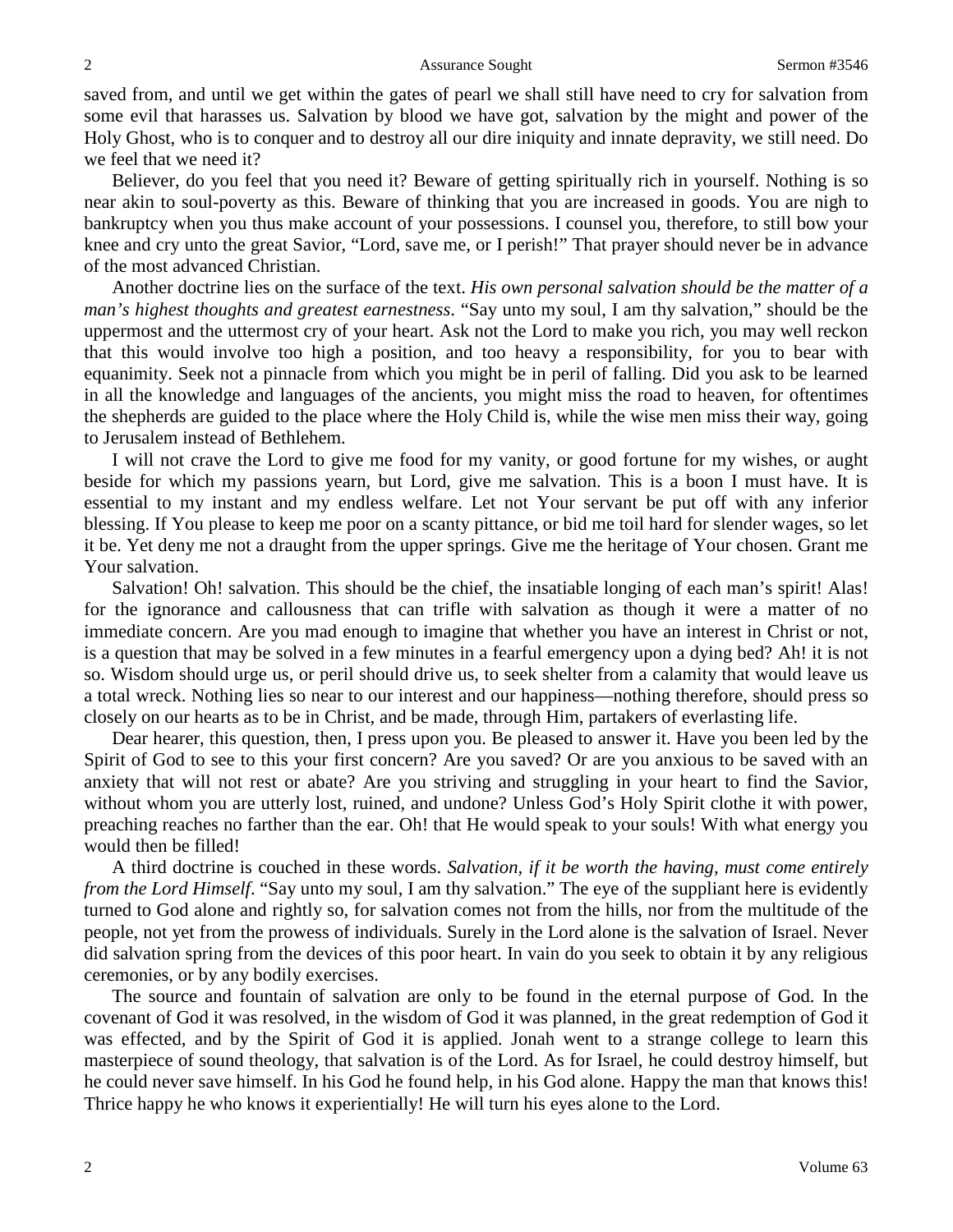My hearer, are you seeking salvation by works—by aught that is meritorious or meretricious? You are spending your money for that which is not bread. Are you seeking a knowledge of salvation by your own feeling? Do you consult your frames of mind, hopeful or desponding, as one marks the rise or fall of a barometer? Do you dream of being prepared for Christ, and fitting yourself to receive mercy? This is to impose on yourself, and to insult the Savior.

Christ wants nothing of you, He comes to bring everything to you. Even your sense of need He gives you. All your fitness is to be unfit, all your preparation for washing is to be foul, all your prerequisite for enriching is to be poor as poverty can make you. Come you as you are to your God through Christ the Mediator, and in Him you shall find salvation.

Do notice particularly that the words are not, "Say unto my soul, I am thy Savior," but more than that—"I am thy salvation." As if God were not only the giver of salvation, but absolutely salvation itself. To get a hold of Christ is to get salvation. To get God on our side is to be saved. Salvation does not merely come from God as a gift, it absolutely involves the appropriation of God Himself as the portion of one's own soul. How wonderful this is! Who can find out God? Who can imagine, much less describe, His infinite perfections?

Salvation proceeding from THE LORD, from JEHOVAH, from the GREAT I AM, communicates the wealth of His adorable attributes. "Say unto my soul, I"—our translation reads—"I am." Ask, what are You, Lord? the answer comes, "I am thy salvation." No title, however noble, could enhance the description. He is the "I AM." His existence is original and pure, "He sits on no precarious throne, or borrows leave to be. From everlasting to everlasting He is God the Most High. To Him there is neither past nor future, but one eternal Now."

The God who can save us must be the only true and living God. So great a salvation you cannot realize without a clear apprehension of JEHOVAH in all His attributes, and if any speak of Christ as delegated deity, discredit His eternal power and Godhead, or deny that He made the heavens and the earth, and bears them on His shoulders, they bring to us a Christ who cannot save. We must have a Redeemer as mighty as the Creator and the Preserver. We must have the strong Son of God, immortal and eternal, to rescue our souls from going down into the pit.

If you are leaning on any arm but an eternal one, it will fail you. Poor silly heart, if you are depending on anything for salvation but the self-same God who bears the earth's huge pillars up, your dependence will fail you when most you need its help. The strongest sinew of an arm of flesh will crack, even an angel's wing will flag, the earth itself will grow dim with years, this globe, with all her granite rocks, shall melt with a fervent heat. The eternal God must be your refuge, and underneath you must be the everlasting arms, or else the salvation you pretend to have is worse than useless. "Say unto my soul, I, the glorious JEHOVAH, I am thy salvation."

These doctrines may seem to some of you so commonplace that you will say, "We have heard them ten thousand times." But I refer to them now to press the question—Do you know the vital force of these great truths in your own hearts? Beloved, let each man, let each woman, inquire, "Do I know my need of salvation? Do I know that it must come from God? Have I got it from Him? Have I applied directly to Him for it? Have I received it at His hand in such a way that I have seen the glory of God therein, so that my salvation shall be to me for a name, for an everlasting sign that shall not be cut off?" If you have had no dealings with God, your soul is in bad plight. Let us turn now to observe—

### **II.** THE DESIRE EXPRESSED IN THE TEXT.

It was David's wish not only to have God for his salvation, but to know it for a fact, and that on the most conclusive evidence, with the best possible assurance, by *a positive communication from God Himself*—"Say unto my soul, I am thy salvation." There are some who doubt whether full assurance of faith can be obtained. They need not discredit an attainment which multitudes possess and daily enjoy. Others suppose that if they could experience a full assurance, it would be dangerous, and yet there are thousands of the saints who, so far from finding the privilege perilous, constantly prove its sanctifying, elevating power while they walk by faith and live near to God.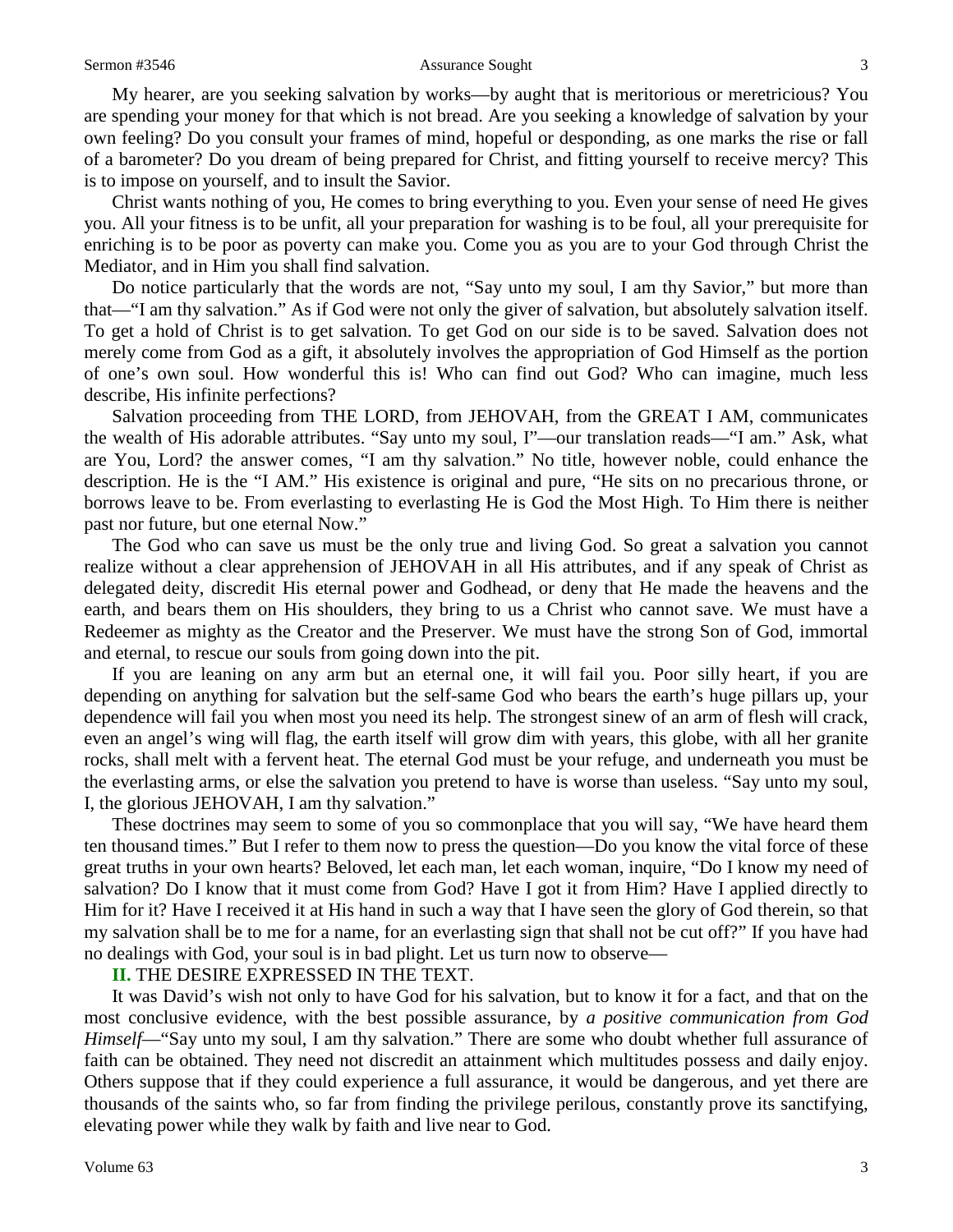Some have conjectured that any man who knew himself to be saved would inevitably grow listless in character and negligent of his conduct, but it is not so. A man who knows that an estate is really his own, does not become indifferent about its culture. He tills and farms it all the more sedulously. The fact is this—he who knows himself to be saved, being rid of that curse and burden of fear which often renders him incapable of serving God, passes beyond the sphere of a servile bondage. No more does he selfishly seek his own interest. His labor is free, cheered by love, and lightened by song—

### *"Now for the love I bear His name, What was my gain, I count my loss."*

Out of sheer gratitude he devotes himself to the service of the good God, by whom so great a blessing has been bestowed. If your confidence in your own salvation make you walk without tenderness of conscience, then rely upon it you have mistaken vain boasting for pure faith, and haughty presumption for true assurance. They who are really possessed of this grace are always very tender of the Lord's will. It constrains them to walk humbly with God.

A king's courtier knows that conduct is expected of him far beyond that of ordinary subjects. He would not encroach upon the freedom he enjoys in approaching his sovereign, lest by any negligence or impropriety he should forfeit the good esteem and grateful smile of his royal master. He is not afraid that the king would kill him, nor is he in terror as if his majesty were a tyrant. But he is jealous of himself, lest he should provoke the king to take away the light of his countenance from him.

And to any child of God who has once enjoyed the favor of heaven's eternal King, and basked in the light of that countenance which beams with grace and glory, there is no attraction in all the world that can compare with the peace and pleasure in which he abides. True assurance of faith is a humble thing, a comforting thing, a sanctifying thing, and it should, therefore, be the desire of all faithful hearts.

*This assurance of which the psalmist speaks is a personal matter,* "Say unto my soul, I am thy salvation." Oh! beloved, we must have personal dealings with our God. No proxy will avail. Churches may invent what ordinances they please to gratify their notions of expediency, but there can be no sponsors in godliness, the thing is irrational, it is impossible. Every vow and every offering to be acceptable must have its own proper individuality.

No eyes but your own can acceptably weep for your sin. No heart but your own can acceptably be broken and contrite for your transgressions. You yourself must repent. Even the Holy Ghost cannot repent for you, as some seem to imagine. He works repentance in you, but you must yourself repent. And as to faith, that must be the looking with the spiritual eye to Christ, and resting on Him with your whole heart. Another cannot do it for you.

National religion—if it be depended upon for personal acceptance—is the most deceitful of all delusions. What avails it that we call ourselves a Christian nation if God does not call us so? Might we not be pronounced a heathen nation if we were polled? Take a survey of this great city, and see how many there are who never enter a house of prayer, who spend the entire Sabbath in idleness, or seek their own pleasure in sensual pursuits. What multitudes there are who scarcely know the name of Jesus! Are these Christians? It is a pity we should lend the slightest sanction to such an empty profession. While men live as heathens, we ought to deal with them as such, and seek to convert them from darkness unto God's marvelous light.

And as to the religion which descends in families, this will not suffice, though it is perpetuated from generation to generation. Not a drop of true religion comes in the blood. You are all born of a corrupt stock, and you naturally bear the image of the earthly. If, however, you are born of God, it is not of flesh, nor of blood, nor of the will of man, but of God. "Ye must be born again" is as true of the child of a long generation of godly ancestors as it is of the young African Khoikhoi in the kraal, who never heard the Savior's name. "Ye must be born again" is of universal application. A personal work of the Spirit of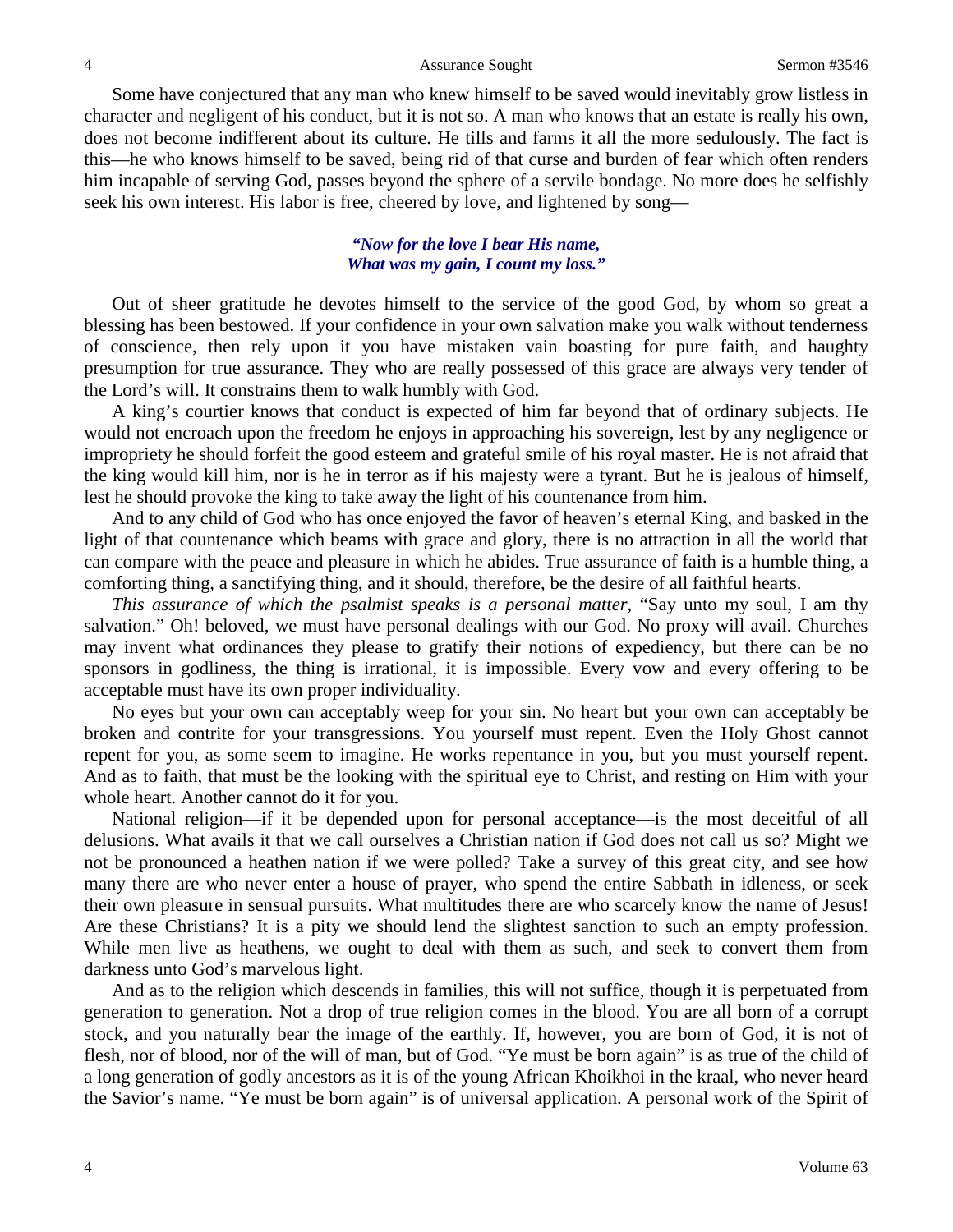#### Sermon #3546 **Assurance Sought** 5

God in each individual soul there must be, and the assurance we ought to pant after is our own personal assurance, our own individual interest in the salvation of Jesus Christ.

Have you thought of this, dear hearer, or thinking of it, have you trifled with it? Let me urge you, since you will have to die alone, since through the iron gates you must pass as solemnly as others, since in the awful balances you must be weighed alone, and before the last tribunal you must come as a separate spirit—I beseech you seek Christ, seek union with Him, that so you may have a blessed Companion in your death, and in your everlasting destiny.

These vast congregations are made up of units. Oh! that I knew how to reach your conscience one by one. O man! awake to righteousness. Your brother's conversion, your sister's salvation, your mother's piety, your father's grace—how will these avail you? Thank God if so be you have such relatives, for therein God has been so kind to you. But how will they comfort you if you be cast out? What drops of water can they administer to your burning tongue if you be cast away into the place of torment yourself? Oh! I beseech you, be eager, be earnest, be anxious with a sacred covetousness, to make your own calling and election sure. It is a personal assurance that we must seek after, so shall our souls be joyful in the Lord, and in His salvation we shall exceedingly rejoice.

But remember, lest any should be mistaken, that the assurance David sought was *purely spiritual*. When he says, "Say," it is, "Say unto *my soul."* We do not expect that God will make fresh revelations to us. We are far from believing that voices heard, or visions seen, or supposed to be seen, or dreams, can give any satisfactory evidence of the divine love to any man.

I am ashamed of such ministers as would encourage their hearers in the conviction that their fancies are to be taken as assurances from God. Why, were you to dream tonight that you were in hell, thank God it would not send you there. Or were you to dream that you were in heaven, it would not carry you there. If you think that you see angels, or that you hear voices—well, there is much pretence in your tales, but little profit you will ever derive from them. Think as you like about your own experiences, but attempt to build any inference upon them, and your construction will prove a baseless fabric. Such things furnish no grounds of dependence.

Whether there may ever be supernatural manifestations of this kind to some men, or whether they can have a good effect upon their minds, are questions which I will not discuss, but that these visionary things can afford any evidence of the favor of God, I utterly deny. The voice which alone can confirm you is the voice of God to your soul, to your mind, to your spirit, not to your ears, not to your eyes.

Salvation is a spiritual thing. It belongs not to external sounds, nor to external impressions upon the eye. There is an eye inside the eye, an ear far quicker than this organ of sense. It is with that inner eye that you must see God, and with this inner ear that you must hear the voice of God saying unto your soul, "I am thy salvation." Be sure that you cultivate always a spiritual religion. "God is a Spirit, and they that worship him must worship him in Spirit and in truth, for the Father seeketh such to worship him."

The assurance that comes from God is addressed to the heart, to the mind, to the conscience, to the soul—it is purely spiritual. Seek not, therefore, after visions, fancies, miracles, signs, and wonders, but believe when God speaks to your heart, according to all the statutes and testimonies, the precepts and promises, which are contained in the sure word of revelation.

And now mark this well, *the assurance craved is divine*. "Say unto my soul, I am thy salvation." Do you ask in what manner does God Himself tell a man that He is his salvation? He does it simply enough through His Word. If I read in God's Word, I shall not find my name enrolled there among the saved, if I did I should be suspicious that perhaps I was not the person intended. I should be rather dubious as to the spelling of the name, or I might be apprehensive that there was another individual of that same name.

But when I find myself properly and fully described, then I cannot doubt my own identity. For instance, it is written, "He that believeth and is baptized shall be saved." Very well, I have believed—I know I have—I know I trust Christ with all my heart. I have also, in obedience to His Word, been baptized. Therefore, if the testimony of God's Word be true—plain and designed to make mistakes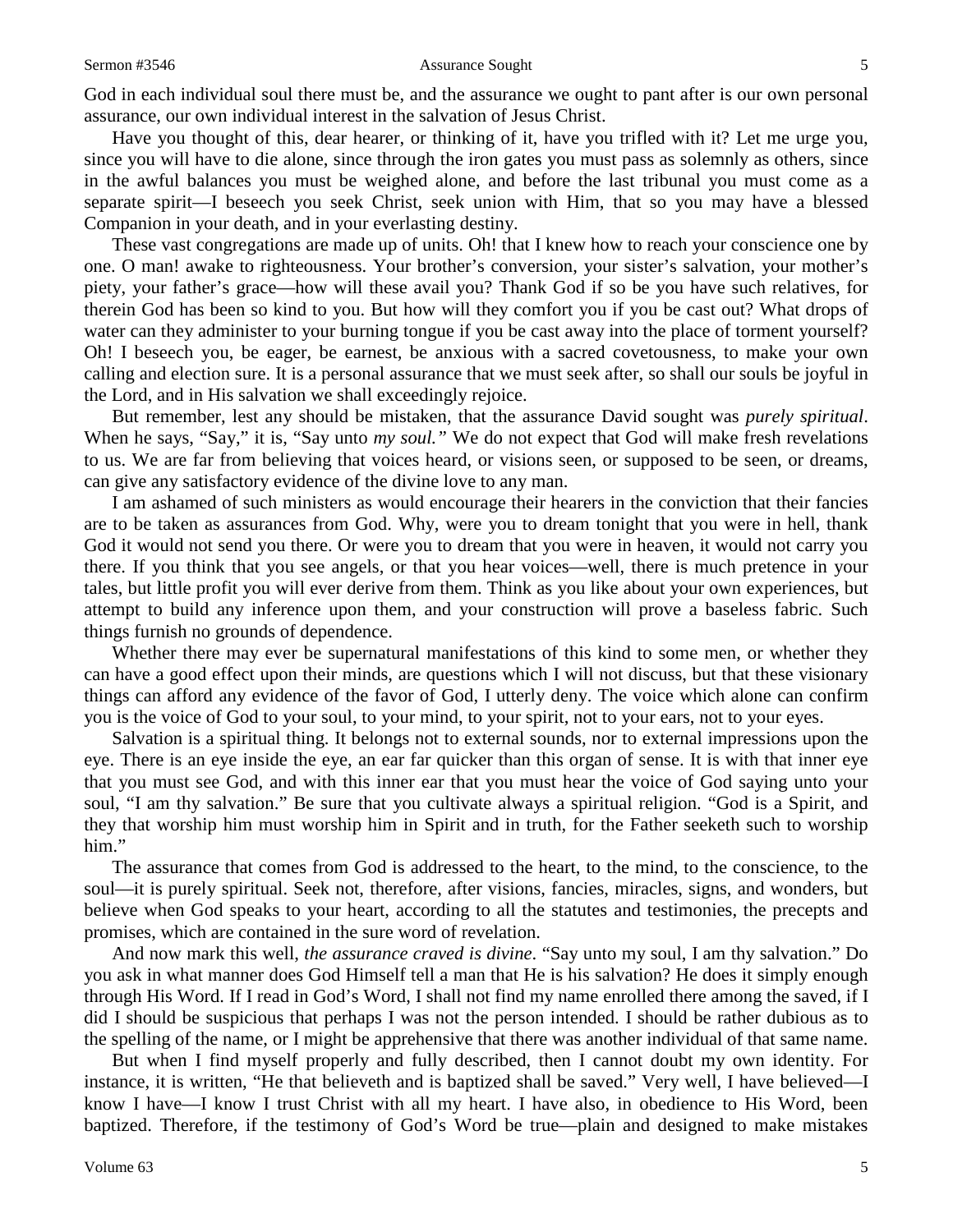impossible—that, "He that believeth and is baptized shall be saved," the conclusion is reached, the problem is solved, the evidence is transparent. When you find a description answering to yourself, you have only to accept the distinct statement of God's Word.

And mark you, God's Word in that old Book—this blessed Bible—is as good as if He rent the heavens and spoke right out from the excellent glory. It is just as sure and as steadfast to the souls who believe it to be His Word as if He did speak with a trumpet, or as if He sent a message through an angel. "He that believeth on the Son hath everlasting life." You have but to make sure that you believe on the Son, and you have God's assurance that you have everlasting life.

But over and above the testimony or Word, which is as clear as a mathematical demonstration though Euclid is not more reliable than Moses and the prophets—there comes a vital force to God's people with the Word, constraining them to perceive the meaning and to accept it. This mysterious energy comes from the Holy Ghost Himself. Of this we cannot speak to those who have not proved it, for we only know it and understand it by its effect—quickening us, enlightening our understanding, speaking to us, and saying of God to our soul that He is our salvation.

Moreover, it is an immediate assurance. "Say unto my soul, I am thy salvation." That is a pressing cry for prompt succor. It meant in David's case that present moment. We, reading it, take it for this very hour. Beware of postponing the expectation of assurance until when you are about to die. You have no more reason to expect it then than to expect it now. If you are content to live in doubt and slur over the disquietude of your soul in the vigor of your days, you will probably be haunted with gloomy misgivings when the time of your departure arrives. It is your duty and your privilege as a believer not to stand wavering over God's promise, but knowing it is truthful, to accept it with unstaggering faith.

I can understand a man doubting whether he is truly converted or not, but I cannot countenance his apathy in resting quiet till he has solved the riddle. You may say—

### *"'Tis a point I long to know."*

But oh! beloved, how can you trifle, how can you give sleep to your eyes till you have known it? Not know whether you are in Christ or not, perhaps unreconciled, perhaps condemned already, perhaps upon the brink of hell, perhaps with nothing more to keep you out of Tophet than the breath that is in your nostrils, or the circulating drop of blood which any one of ten thousand haps or mishaps may stop, and then your career is closed—your life-story ended. What? sit on such a volcano, take it easy on the brink of such a precipice, and content yourself with merely saying, "I am but a doubting one"?

I entreat you, I beseech you, shake off this sluggishness. Ask the Lord to say unto your soul tonight, "I am thy salvation." He is able, and He is willing, you know that, beloved. He will do it for you when you eagerly seek it from Him. How often does He suddenly disperse the doubts that overshadow us like clouds? An autumnal day like yesterday. What a strange, fitful atmosphere we breathed! How fiercely the wind blew, how heavily the rain fell, and then, how quickly afterwards the soft sunshine made the earth look cheerful, and the heart of man feel glad!

Perhaps you may be dull and heavy, or the raindrops of your weeping and the winds of your fears howling about you. All of a sudden the rain may stay, the clouds disperse, the clear shining come about you. God, by His dear Son, through His Spirit, may shine unto your soul at once. You may come in very heavy burdened, and go out very lighthearted. You may be exceedingly depressed, and on a sudden your soul may be like the chariots of Amminadab. Your attire may be changed from mourning to dancing, with joy unspeakable and full of glory. You may rejoice in tribulation, if the light gleams from His chambers.

Pray, then, let your soul now breathe out the prayer, "Oh! my God, if indeed I have relied upon Your dear Son to be all in all to me, whisper to my heart the full assurance of my everlasting safety and my present acceptance in the Beloved."

The Lord answer such a petition to every troubled spirit. And now—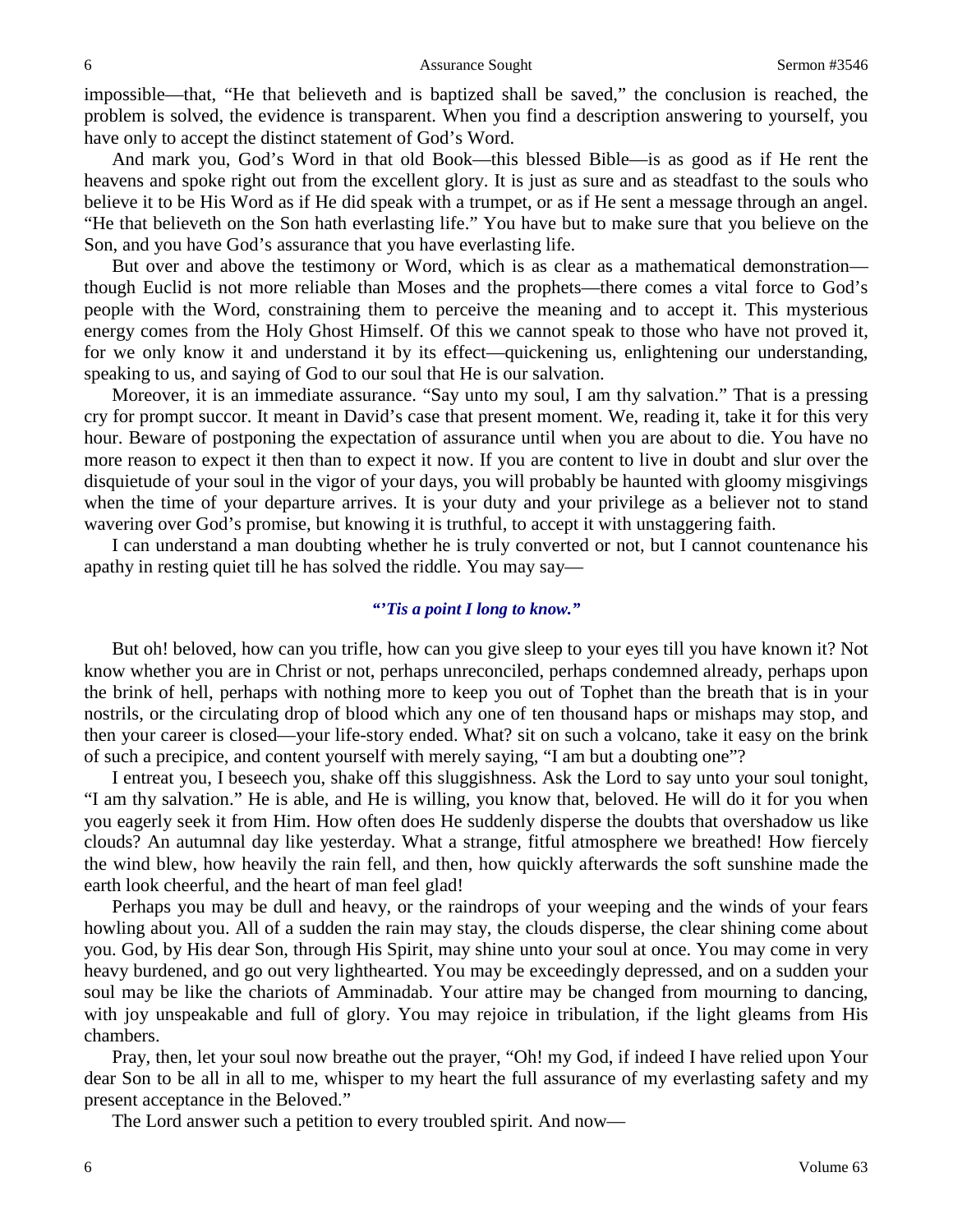#### Sermon #3546 **Assurance Sought** 7

# **III.** WHAT LESSON DOES THE TEXT TEACH?

Surely it teaches us this, *if we want boons from God, let us pray for them*. David wanted assurance, he wanted comfort, and he prayed for both one and the other. The quickest road to spiritual wealth is prayer. Every prayer is like a ship sent to the Tarshish of spiritual riches to bring us back treasures better than gold or silver, or precious stones. Let us not be lax in the commerce, lest our wealth decline. Every cry to God from the true heart brings a result.

You see the men in the belfry sometimes down below with the ropes. They pull them, and if you have no ears that is all you know about it. But the bells are ringing up there, they are talking and discoursing sweet music up aloft in the tower. And our prayers do, as it were, ring the bells of heaven. They are sweet music in God's ear, and as surely as God hears, He answers, for indeed, in Scripture, to hear and to answer are precisely the same things.

Praying breath is not spent in vain. They who truly cry shall find that passage true, "The righteous cry, and the Lord heareth them, and delivereth them out of all their troubles." If a man may have anything for the asking, and he will not ask, he deserves to go without. Why, if you may have assurance of every precious thing merely for the asking—and assuredly you may—if you will not knock and intercede at mercy's door, if you be such a fool, who is to be blamed but yourself? Be much in prayer, beloved. What I say unto you I say especially unto myself. Yet I would press this home upon believers with the more earnestness, because these times are so full of labor and anxiety that they rob Christians of the opportunity for much prayer.

Oftentimes too, we get so fatigued and weary that we have not the inclination to pray as we should. I like to think of Welch, who used to cast a Scotch plaid over the bed where he rested at night, and would always rise in the night and cast this plaid about him, and pray for one or two hours, and he says in his biography, "I cannot understand how a man can sleep through the night without prayer." That is a point to which few of us have ever thought of coming.

David Brainerd too, speaks of rising one morning by four of the clock, and the sun had not risen at six, and he says that in those two hours of prayer he had so wrestled with God that he was wet with perspiration. Such was the earnestness of his spirit as he pleaded before the Lord. I am afraid we do not practice much of this sacred persistence. We are sad hands at this devout exercise, whereby saints became famous in the days gone by. God restore to us the spirit of prayer, and all other blessings will come as the result.

Another lesson is this. *Let every one of us be satisfied we get a word from God*. This was all David wanted. Would God only say, though not do anything? He did not ask Him to interfere practically, or put out His hand to help, but only to say. If you go into the city, you may find plenty of merchants who, by simply writing their names, can enable you to get from the bank shovelfuls of gold. Think you not, then, that God's promises always stand to us as good as their fulfillment? Will you blow upon His credit? Will you refuse to take Him at His word?

I think I heard a brother ask the other day—I know I did—at family prayer, that we might trust God where we could not trace Him. I have heard that prayer many times before. I have prayed it myself, I am sorry to say. But is it not rather a wicked prayer, if you scan it narrowly? Should anyone say at our Monday night prayer meeting, "Grant, O Lord, that we may be able to trust our minister when we cannot see him"! I think I should want to know a little about what that brother thought of me. I am sure if I prayed like that for any of you, I should be likely to see you in the vestry before long to learn my cause for suspecting your character.

How dare we, then, pray such a thing about our God? Yet I suppose this never struck us in that light. It seemed very proper. That is just because we have not learned yet to believe in God. If the Son of Man were to come into this world, would He find pure faith among His disciples? Talk of Diogenes with his lantern looking for an honest man! Were God to look with the sun, He could hardly discover a believing man.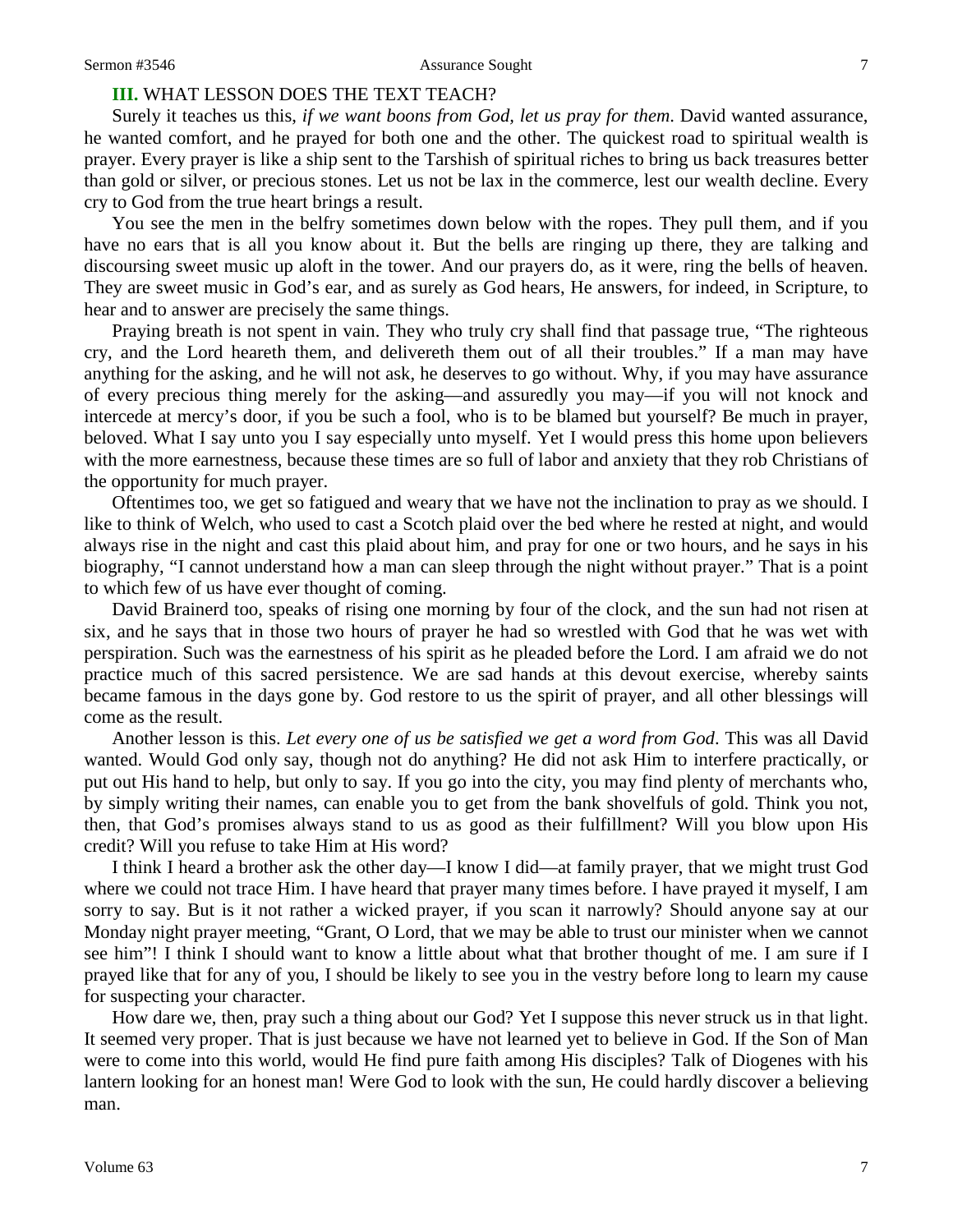Mr. Muller, of Bristol, believes in God for the support of his benevolent institution, and God supplies him with all his needs, but whenever you speak about him you say, "What a wonderful thing!" Has it come to this, that in the Christian church it is accounted a marvel for Christians to believe in the promises of God, and something like a miracle for God to fulfill them? Does not this wonderment indicate more clearly than anything else how fallen we are from the level of faith at which we ought constantly to live?

If the Lord wants to surprise His people, He has only at once to give an answer to their prayers. No sooner had they obtained their answer than they would say, "Who would have thought it!" Is it really surprising that God should keep His own promise? Oh! what unbelief! Oh! what wretched unbelief on our part! We ask and we receive not, because we do not believe in God. We waver, we must not expect to receive anything at His hand except what He chooses to give as a gratuity, an act of sovereign mercy, not a covenanted blessing. We do not get what we might have as the reward of faith because we have not got the faith that He honors.

I like that story of a godly old woman, who, when told of God's answering prayer, supplemented with a reflection, "Is not that wonderful?" replied, "No, it is just like Him. Of course, He answers prayer, of course, He keeps His promise." We ought to consider it a right, natural, and blessed thing that believing prayer should be answered, and that faith should have its reward. Christian, rest content with a word from God, and be satisfied therewith.

And as for those of us who have been living in the enjoyment of the full assurance of our own salvation (and God be praised! there are some of us who do not often have doubts and fears), how thankful we should be! God likes to give to those who are grateful. Men like to put their jewels into a good setting, and a grateful heart is a fit setting for so gracious a mercy. God loves to pour the river of His bounty along the channel of grace in the soul.

Be thankful, and you will keep your assurance—perhaps, keep it untouched till you die. It is a rare thing, I suppose, though I have known one or two holy men of God who have told me that they did not remember, for the space of thirty years, having been left to question their interest in Christ, they had enjoyed unbroken communion with Him. Wherefore, then, should they doubt it? May we even come to that assurance, if so it please the Master!

In what way, however, can we better show our gratitude than by comforting and assisting such as have not this blessing?

> *"Thousands in the fold of Jesus This attainment ne'er could boast; To His Name eternal praises, None of these shall e'er be lost, Deeply graven On His hands their names remain."*

Have you faith? You are saved, even if your faith should not develop into assurance. As the Puritan well said, "Faith is necessary to the being of a Christian, assurance is necessary to his well-being." Yet, mark you, it is a great necessity. Let us try to comfort, then, such as are distracted, and distressed, and bowed down. When the Lord sees that we are using our strength and our joy for the help of the rest of the family for whom He cares, He will give us yet more abundantly, and make us to be stewards of the manifold grace of God in the midst of the church. Thus shall we glorify His name while we cultivate happiness in our own bosoms.

I would that all whom I now address could have this assurance. Some of you, alas! have not faith. "All men have not faith," said the apostle. Too true is this testimony! Soul, would you have faith? Consider what it is. You have to believe in God made flesh. Think of the Son of God bleeding on the tree. It is at the cross-foot that faith is brought to light. If you would get faith, Christ must give it to you. Look to Him for the power to believe as well as for the grace to receive all the benefits that follow. May He give it to you now! To you, oh! seeker, He will give it. While you are seeking salvation, you shall